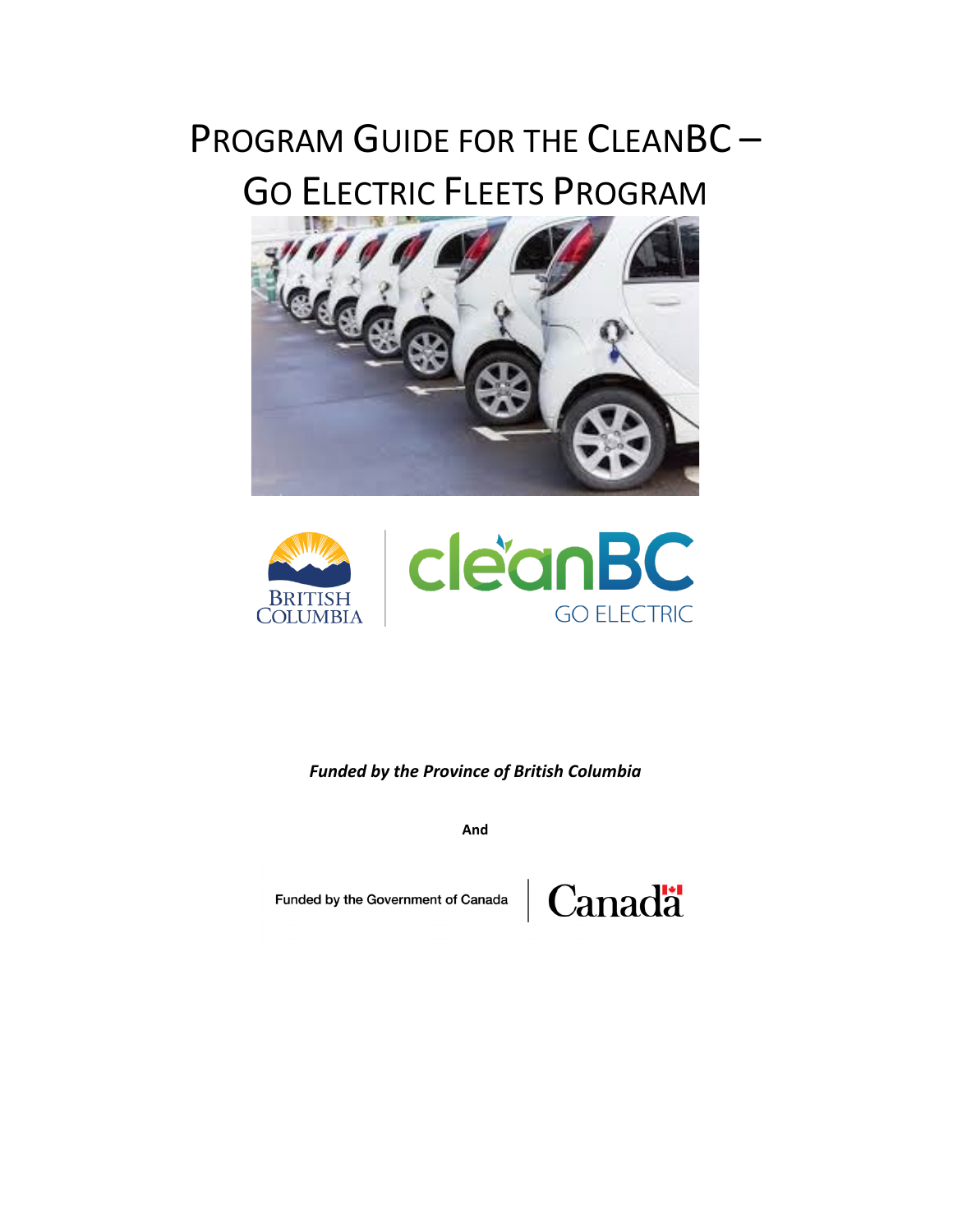#### **CleanBC Go Electric Fleets Program**

#### **Program Overview**

The CleanBC Go Electric Fleets Program is one of a suite of programs offered under the Province's CleanBC Go Electric Programs. The CleanBC Go Electric Programs are designed to reduce barriers to the adoption of zero-emission vehicles (ZEVs) to realize both their environmental and economic benefits. The programs have been highly successful in starting the transition to a transportation system that is powered by clean energy. Under the Zero-Emission Vehicles Act, the Province has also committed to 10% of new light duty vehicle (LDV) purchases being zero emission by 2025, 30% by 2030 and 100% by 2040. Clean BC Roadmap 2030 has accelerated these commitments to 26% new LDV purchases being zero emission by 2025, 90% by 2030 and 100% by 2035. Funded by the Ministry of Energy, Mines and Low Carbon Innovation (the "Ministry" or EMLI) and administered by Fraser Basin Council Society, the CleanBC Go Electric Fleets Program provides rebates to support public and private fleets transition to ZEVs, and support services for organizations seeking ZEV solutions for their fleet needs.

This document serves as guidance for the Go Electric Fleets Program, and identifies the requirements for administration, implementation, and oversight of the rebate. The document may be periodically updated as needed to clarify Program requirements and improve Program effectiveness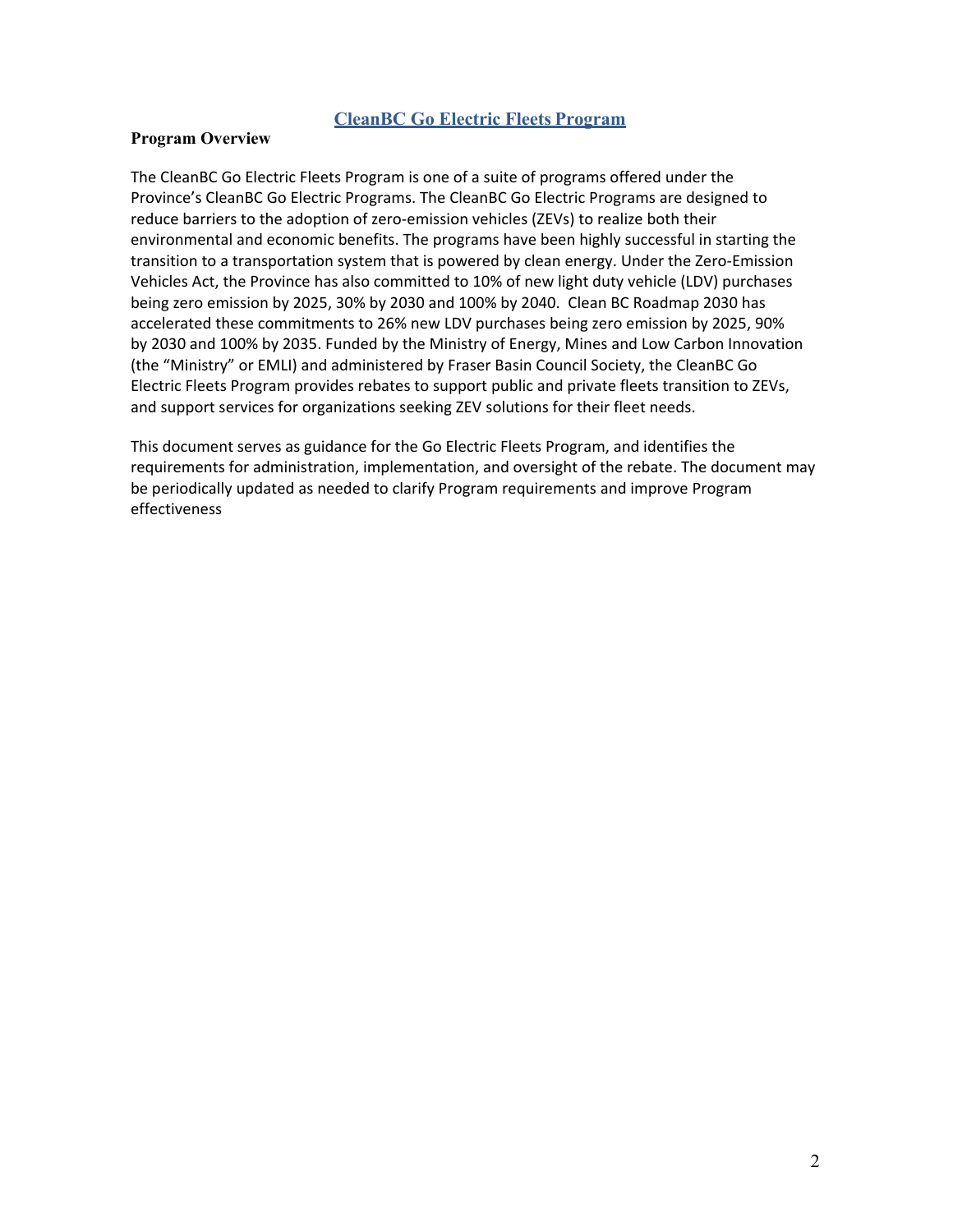## Contents

| a)<br>b)<br>c)<br>d)<br>e)       |                                                                         |    |  |  |
|----------------------------------|-------------------------------------------------------------------------|----|--|--|
|                                  |                                                                         |    |  |  |
|                                  |                                                                         |    |  |  |
| a)<br>b)<br>c)<br>d)             |                                                                         |    |  |  |
|                                  |                                                                         |    |  |  |
| a)<br>b)<br>c)<br>d)             |                                                                         |    |  |  |
|                                  | 6. Financial Support for Electrical Infrastructure (electrical work) 12 |    |  |  |
| a)<br>b)<br>c)<br>d)             |                                                                         |    |  |  |
|                                  |                                                                         |    |  |  |
| b)<br>c)<br>d)<br>a)<br>b)<br>c) |                                                                         | 15 |  |  |
| d)                               |                                                                         |    |  |  |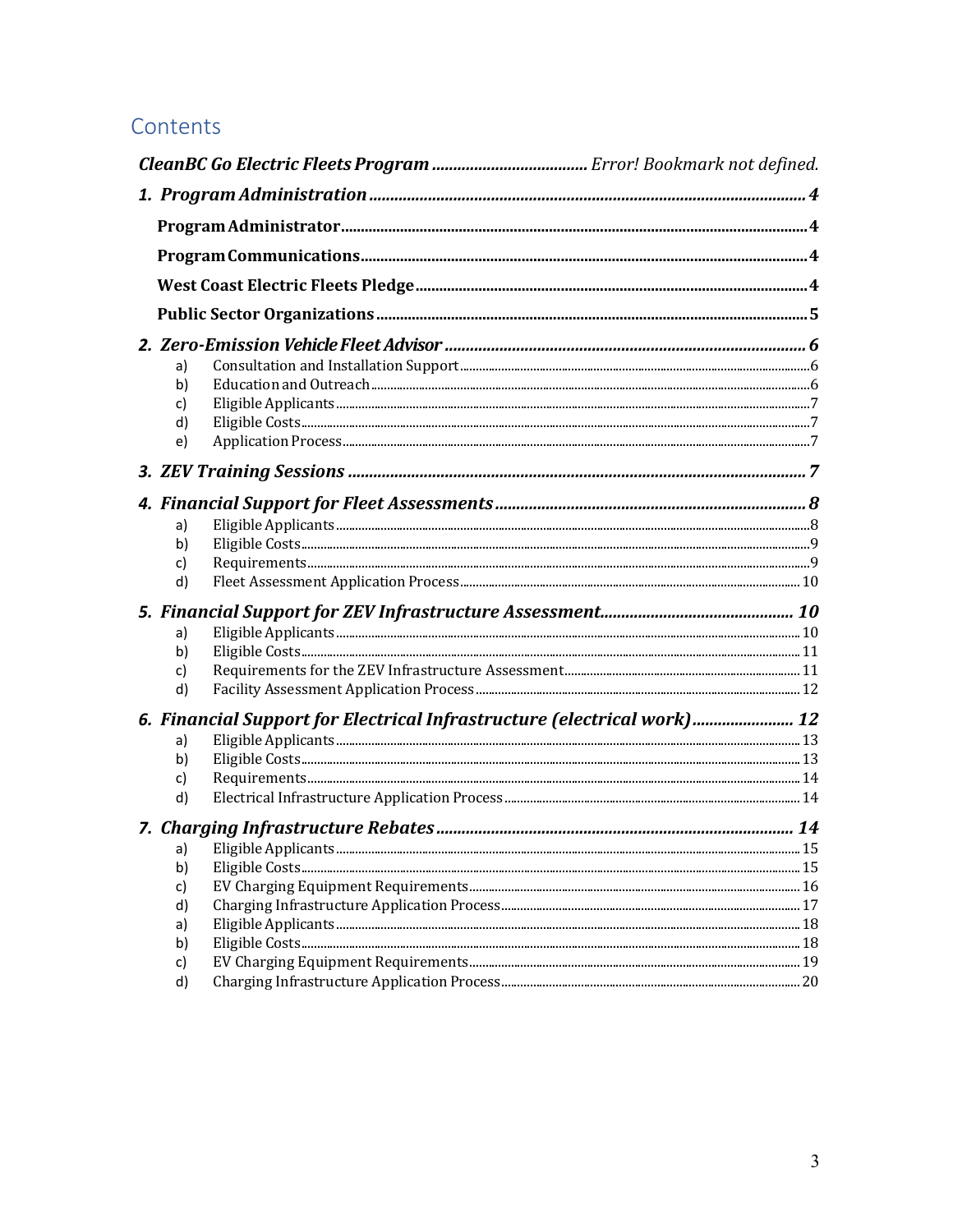## <span id="page-3-0"></span>**1.Program Administration**

## <span id="page-3-1"></span>*Program Administrator*

The Ministry of Energy, Mines and Low Carbon Innovation is responsible for overall CleanBC Go Electric Program design, management, and oversight, including oversight of the Go Electric Fleets Program management. The CleanBC Go Electric Fleets Program (Go Electric Fleets Program) is administered by Fraser Basin Council Society on behalf of the Ministry. In order to meet Program targets, the Ministry reserves the right to modify or cancel any component of the Go Electric Fleets Program at any time without notice. This program modification can include but is not limited to,

- ZEV Information and related training for fleets
- ZEV Fleet Advisors;
- Rebates for fleet assessments;
- Rebates for facility assessments;
- Rebates for electrical work needed to support a ZEV fleet; and
- Rebates for EV charging infrastructure.

The Program will be regularly reviewed and evaluated by EMLI staff. EMLI reserves the right to change or terminate the program at any time without notice.

## <span id="page-3-2"></span>*ProgramCommunications*

Detailed program information and documentation, such as application forms, will be hosted on the Plug In BC website at [https://pluginbc.ca/go-electric-fleets](https://pluginbc.ca/go-electric-fleets/)

Enquiries related to the administration of the Go Electric Fleets Program including, but not limited to, eligibility requirements, and application processing, should be directed to Balakrishnan Venkata, Email[: fleets@pluginbc.ca,](mailto:fleets@pluginbc.ca) Tel: 778-779-4339.

Enquiries related to the overall administration of CleanBC Go Electric Programs and zero-emission vehicle policy should be directed to the Ministry at[: ZEVPrograms@gov.bc.ca](mailto:CEVEnquiries@gov.bc.ca)

## <span id="page-3-3"></span>*West Coast Electric Fleets Pledge*

The Go Electric Fleets Program will support the work of the West Coast Electric Fleets (WCEF) initiative. The WCEF is an initiative that was launched in 2013 under the Pacific Coast Action Plan on Climate and Energy by the Pacific Coast Collaborative (PCC) jurisdictions: British Columbia, Washington, Oregon, and California. The plan included a commitment to "take actions to expand the use of zero-emission vehicles, aiming for 10 percent of new vehicle purchases in public and private fleets."

To support the initiative, the Pacific Coast Collaboration published the WCEF Pledge<sup>[1](#page-3-4)</sup> (Pledge) that allows public and private sector fleets to officially sign on to the PCC commitment. In order to qualify for financial rebates of the Go Electric Fleets Program, fleets must commit to the

<span id="page-3-4"></span><sup>&</sup>lt;sup>1</sup> West Coast Electric Fleets, "Join the West Coast Electric Fleets,": <http://www.westcoastelectricfleets.com/fleet-pledge/>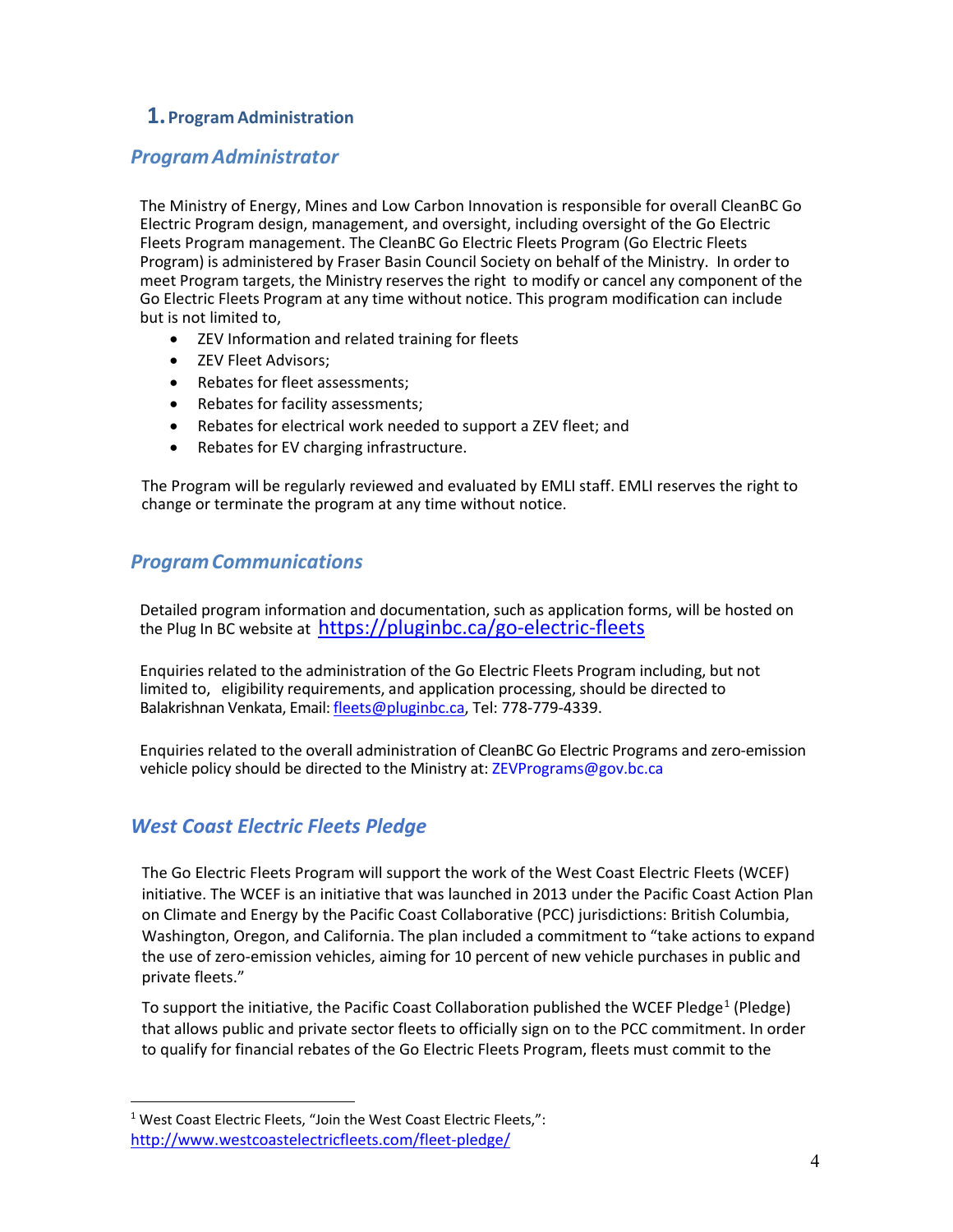Express Lane level<sup>[2](#page-4-1)</sup> of the Pledge or higher<sup>[3](#page-4-2)</sup>, which commits fleets to at least 10 percent ZEVs for all new fleet procurement and to annually revisit this pledge to consider a higher ZEV procurement goal.

Fleets that sign the Pledge at the *Express Lane* level or higher will have access to ZEV education and training seminars and workshops for both fleet managers and staff. WCEF has also developed an online toolkit which allows fleet managers to analyze current fleet use and composition; calculate and compare costs of incorporating ZEVs into the fleet (including available local rebates); and understand and manage charging infrastructure, policies, and other related issues, in order to help fleets in purchasing ZEVs. The Proponent will assist fleets that sign the Pledge with using the resources available through WCEF and other resources.

While access to the Toolkit and WCEF webinars are available to all fleets, Go Electric Fleets Program funding rebates are restricted to participants in BC. To be eligible for the BC Go Electric Fleets Program, fleets must make the West Coast Electric Vehicle [pledge](http://www.westcoastelectricfleets.com/fleet-pledge/) at the Express Lane level, and be a fleet based in British Columbia. Once a fleet has committed to the *Express Lane*  level of the Pledge or higher they will join [other BC-based fleets](http://www.westcoastelectricfleets.com/partner-fleets/) and be eligible for financial and technical support. All BC-based fleets who have taken the pledge at the *Express Lane* level or higher will be automatically considered as Go Electric Fleet Program participants.

## <span id="page-4-0"></span>*Public Sector Organizations*

Government is committed to reducing Public Sector Fleet emissions by 40% by 2030. To accomplish this target, Public Sector Organizations (PSOs) require the tools and infrastructure to support a fleet. Due to the size and scope of PSO fleets and facilities, \$2,000,000 of program funds will be reserved specifically to provide increased financial assistance for PSOs to expand deployment of charging and refueling infrastructure, upgrade electrical infrastructure and enhance organizational knowledge and capacity through the program stream incentives below. Eligible organizations include Health Authorities, School Districts, Colleges and Universities. Government ministries, agencies and Crown Corporations are ineligible.

<span id="page-4-1"></span><sup>&</sup>lt;sup>2</sup> Express Lane Level: Committing to at least 10% ZEVs for all new fleet vehicle procurement AND annually revisiting this pledge to consider a higher ZEV procurement goal.

<span id="page-4-2"></span><sup>&</sup>lt;sup>3</sup> Diamond Lane Level: Committing to \_\_% (define commitment level above 10% below) ZEVs for all new fleet vehicle procurement. Please indicate in the space below a year by which you plan to achieve this commitment tier.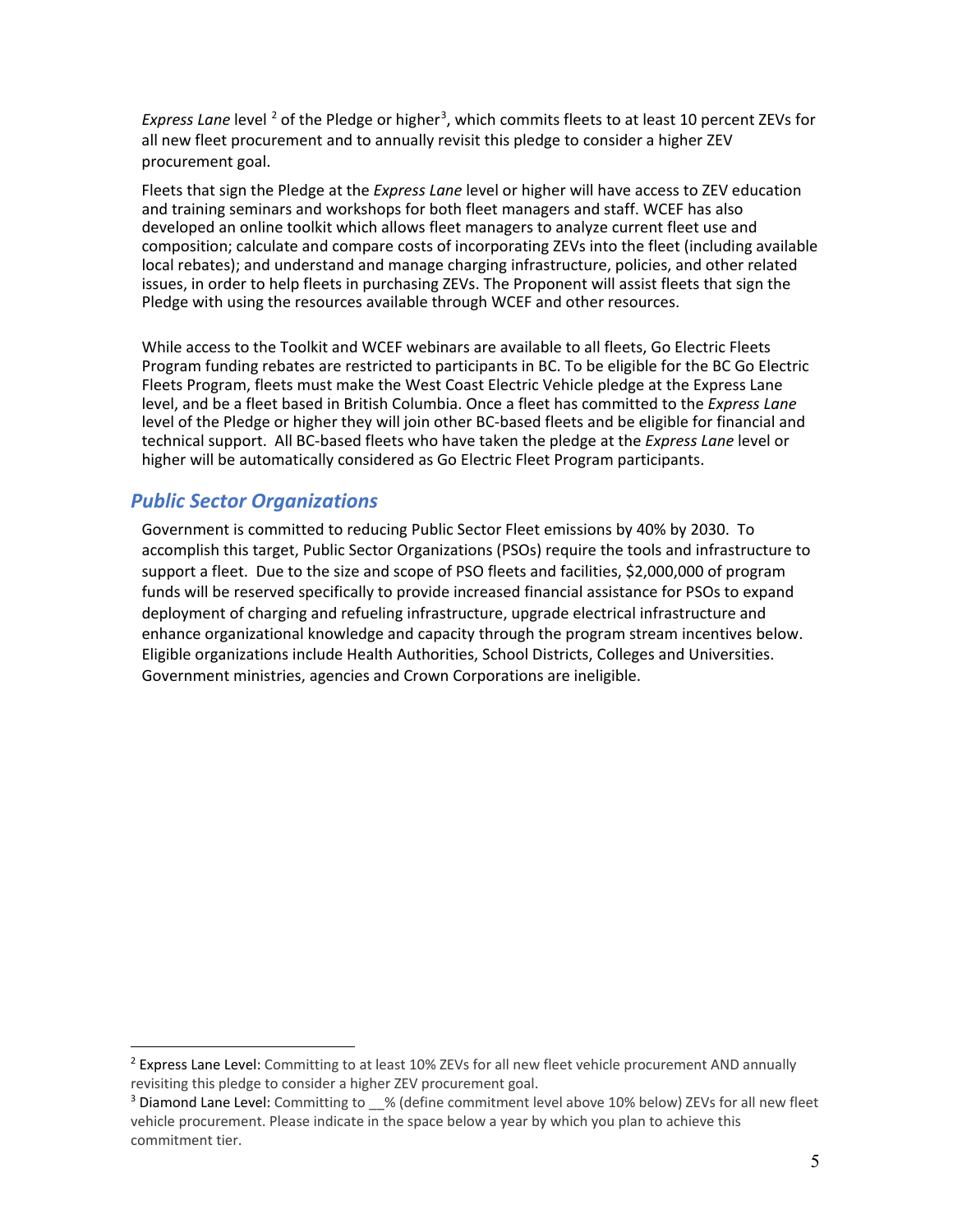## <span id="page-5-0"></span>**2. Zero-Emission Vehicle Fleet Advisor**

## **Description**

To support the uptake of ZEVs in BC fleets, the Go Electric Fleets Program will offer ZEV Fleet Advisors. The Fleet Advisor will provide expert support at no cost, in the form of consultation, education and advice. This suite of services provided by the ZEV Fleet Advisor is designed to guide and support fleets through the steps required for fleet procurement of ZEVs, including development of business cases, suitability assessments, installation of infrastructure, electrical assessments of facilities, and completing electrical modifications or service upgrades. The primary role of the Advisor is to provide knowledge on transitioning to ZEV fleets and reduce the institutional and technical challenges associated with the transition.

These services will include the following:

#### <span id="page-5-1"></span>**a) Consultation and Installation Support**

Those interested in ZEVs for fleets and installing EV charging infrastructure at their facilities can contact a ZEV Fleet Advisor for an initial consultation. During the consultation, the ZEV Fleet Advisor will collect information on the building and site layout, parking space allocation and ownership situation, fleet vehicles, charging wants and needs, etc. The Advisor will help the interested party to initiate the process of transitioning to a ZEV fleet and having EV charging equipment installed at their facility and answer any questions they may have.

Companies that decide to continue with the implementation of ZEV fleets, including charging equipment, will have access to advisory support for proceeding through the different program areas, including:

- Development of business cases;
- Undertaking ZEV suitability assessments;
- Support with applying for hardware rebates;
- Identifying contractors for fleet and facility assessments; and
- Guidance in completing electrical modifications and service upgrades needed for a ZEV fleet.

#### <span id="page-5-2"></span>**b) Education and Outreach**

The ZEV Fleet Advisor will also be able to provide interested parties with onsite education and hands on learning. This will allow for employers and staff to ask questions and address any concerns they may have, and to learn more about ZEV fleets and charging. This also allows for the Fleet Advisor to provide key decision makers with expert advice and direction in transitioning to ZEVs based on current and future needs.

Eligible onsite learning could include:

- Lobby events;
- Lunch and learn;
- Presentations or webinars at staff meetings; and,
- Presentations or webinars for management and decision makers.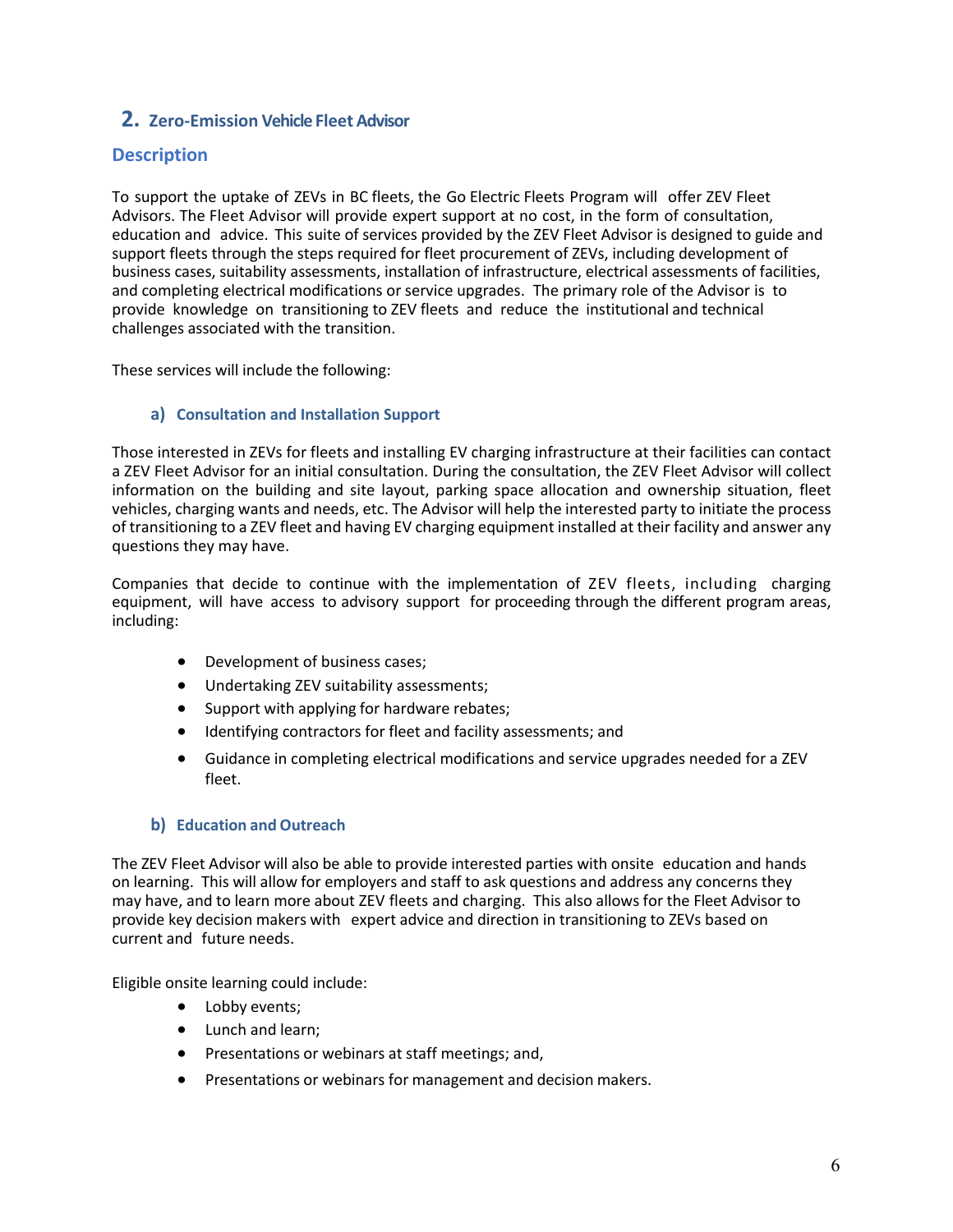#### <span id="page-6-0"></span>**c) Eligible Applicants**

ZEV Fleet Advisor services are open to B.C. registered companies.

To be considered eligible under this program, a company must:

- Be located in B.C.;
- Be a B.C. based business with valid operating license; and
- Have corporate fleet vehicles registered in B.C.

#### <span id="page-6-1"></span>**d) Eligible Costs**

ZEV Fleet Advisor services will be provided free of charge by Fraser Basin Council, under the Go Electric Fleets Program to eligible participants, up to a maximum of forty hours of total ZEV Fleet Advisor time. For services totaling more than forty hours, additional ZEV Fleet Advisor services can be provided at rates defined by the Go Electric Fleets Program.

#### <span id="page-6-2"></span>**e) Application Process**

To request ZEV Fleet Advisor services please contact: ZEV Fleets Advisor 778-779-4339 [fleets@pluginbc.ca](mailto:fleets@pluginbc.ca)

If the Province changes or terminates the Program, a completed eligible application form received prior to a change or the termination of the Program will be administered in accordance with the Program as it existed on the date of the application.

## <span id="page-6-3"></span>**3. ZEV Training Sessions**

B.C. fleets that sign the West Coast Electric Fleet Pledge and become members in the Go Electric Fleets Program, would become eligible for additional training related to vehicle electrification. These would include quarterly webinars and in person meetings. In addition, FBC will host an annual CleanBC Go Electric Fleets symposium open to all fleets. The objective of the sessions will be to assist fleets in meeting their ZEV goals. This training will be designed to increase uptake and effectiveness of the program elements and allow for a networking opportunity to learn and share ideas on the best practices for ZEV adoption.

Additional training topics would include navigating specific tools on the WCEF and Go Electric Fleets websites, such as Total Cost of Ownership (TCO) calculators. In addition, Fraser Basin Council will develop an online fleet procurement analysis tool, which will help fleets to predict the return on investments and choose right-sized vehicles. This tool will include Canada-specific metrics and assumptions and offer group training in addition to optional one-on-one support as follow-up.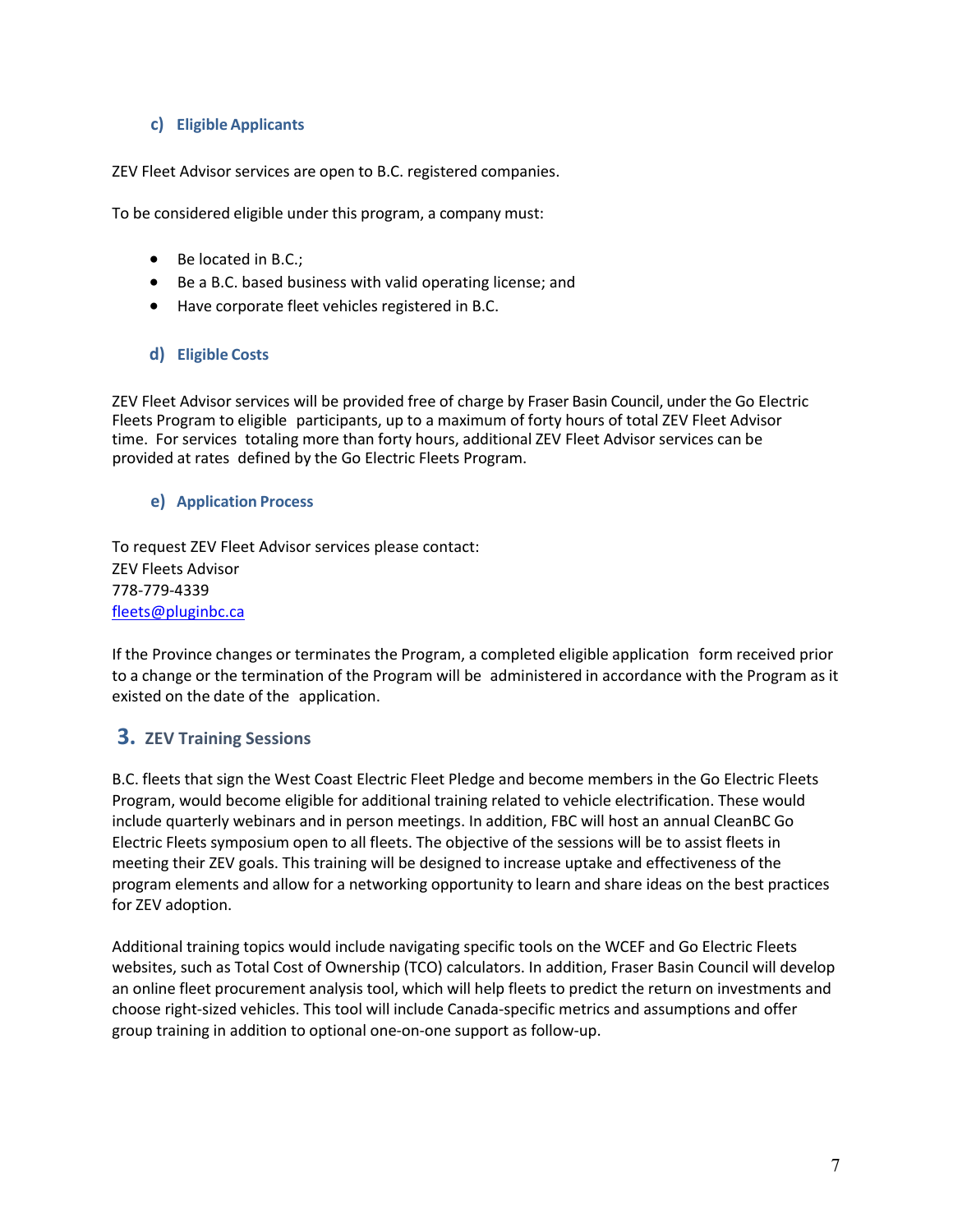The quarterly webinars will also function as a peer mentorship network, where representatives from the Go Electric Fleets Program participating organizations would share successes, challenges and lessons learned.

All fleets (Go Electric Fleets Program participants and non-participants alike) are encouraged to sign up for th[e WCEF newsletter,](http://visitor.r20.constantcontact.com/d.jsp?llr=ngs6cdcab&p=oi&m=1101762840781&sit=w9rclwqcb&f=18782880-127c-4f32-9315-eb385a5cf1a4) to receive notification of upcoming training and informational webinars, and for news and information related to EV adoption in fleets.

Go Electric Fleets Program participants will have the opportunity to access one-on-one guidance on best practices, tools, and new technology developments, with particular focus on life-cycle cost calculators and other [beneficial tools.](https://pluginbc.ca/resource/medium-and-heavy-duty-fleet-procurement/) Additionally, Go Electric Fleets Program participants might be chosen as examples for case studies to share lessons learned.

## <span id="page-7-0"></span>**4. Financial Support for Fleet Assessments**

## **Description**

To develop a business case to justify transitioning to ZEVs, fleets may need to understand existing fleet usage and the benefits of replacing vehicles with ZEVs, including the total cost of ownership. The Go Electric Fleets Program will offer financial assistance for ZEV Fleet Assessments, including telematics tools that can offer fleets information that can be used in the development of ZEV suitability assessments and business cases.

The Program will provide financial assistance for fleets to develop a ZEV Fleet Assessment that will include a ZEV suitability assessment based on existing fleet usage, a business case for adopting ZEVs that includes infrastructure costing, and a basic plan for the future ZEV adoption based on the assessment. The ZEV Fleet Assessment can be informed by either data from telematics tools or be a simple assessment without telematics. The ZEV Fleet Assessment must include information regarding vehicle suitability to meet operational requirements of the fleet, and a total cost of ownership assessment including operational cost savings and vehicle price premiums. Customers must agree to share the Fleet Assessment with FBC and the Ministry.

For clarity, if Go Electric Fleets Program participants already have ZEVs in their fleet, they may conduct ZEV telematics as a part of there ZEV Fleet Assessment. This allows fleets to track metrics of existing ZEVs to understand in detail the cost of operation, and to help make the business case to increase adoption, and/or shift to better drive and duty cycles.

#### <span id="page-7-1"></span>**a) Eligible Applicants**

To be considered eligible under this Program, a company must:

- Be a B.C. registered company;
- Be located in B.C.;
- Have fleet vehicles registered in B.C.;
- Sign-on the WCEF Pledge at the *Express Lane* level or higher; and,
- Apply for pre-approval.

The following documentation must be provided at the time of applying for pre-approval: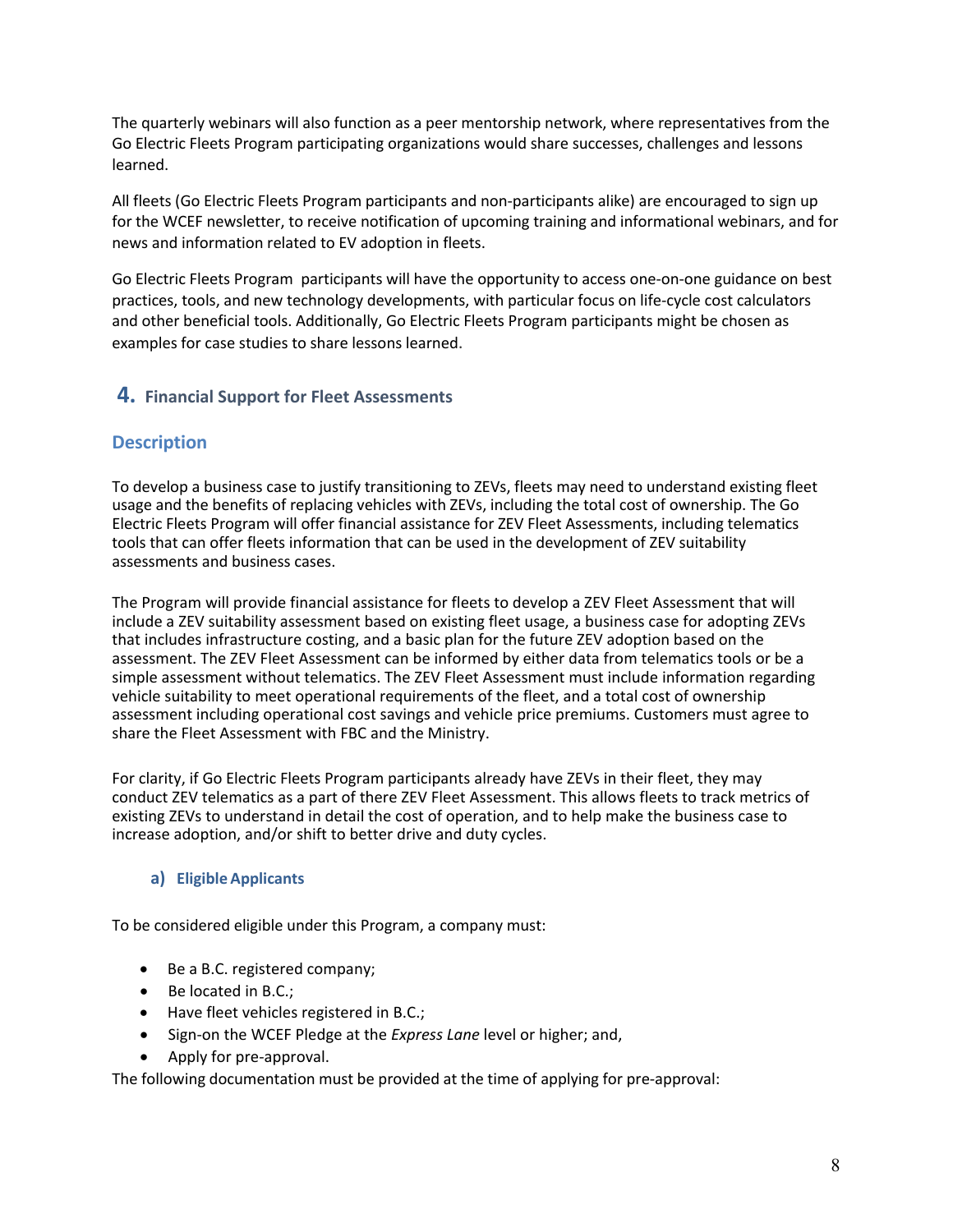- Proof of B.C. business license;
- WorkSafe BC number;
- Proof of fleet vehicles registered in B.C.;
- WCEF pledge letter *(Express Lane* level or higher); and
- A quote for the work to be completed.

Once you satisfy the above requirements, FBC will review your application. If approved, FBC will issue an approval letter.

## <span id="page-8-0"></span>**b) Eligible Costs**

#### **For assessments using telematics**

Successful applicants to this program component will be reimbursed for 50% of the costs to install telematics tools onto fleet vehicles and conduct a fleet ZEV suitability and business case assessment. The maximum rebate per applicant will be capped at \$50,000.

Eligible costs include:

- Telematics tools for up to 12 months;
- ZEV suitability assessment using data collected from telematics tools; and,
- Business case analysis using data collected from telematic tools.

#### **For assessments without telematics**

Successful applicants to this program component will be reimbursed for 50% of the costs to conduct a simple fleet ZEV suitability and business case assessment. The maximum rebate per applicant will be capped at \$3,000.

#### **BC Public Sector Organizations (Crown Corporations and Government ministries are ineligible)**

Successful applicants from BC Public Sector Organizations (PSOs) will be reimbursed 75% of costs for both options shown above up to a maximum of \$50,000.

#### **Indigenous communities**

Successful applicants from Indigenous communities and businesses will be reimbursed 75% of costs for both options shown above with maximum funding remaining the same.

#### <span id="page-8-1"></span>**c) Requirements**

- The ZEV Fleet Assessment must include an assessment of the existing fleet usage, informed by either telematics used or a simple estimation assessment, a technical and cost-benefit assessment for ZEV adoption in the fleet including infrastructure, and a basic plan for the future ZEV adoption based on the assessment
- For assessments involving telematics tools, telematics tools must be installed on vehicles for a minimum of three months;
- Applicants must agree to share data collected and the assessment report with FBC and the Ministry;
- The ZEV Fleet Assessment must be submitted with final documentation;
- Can be completed by a telematics provider or a third party such as a value-add fleet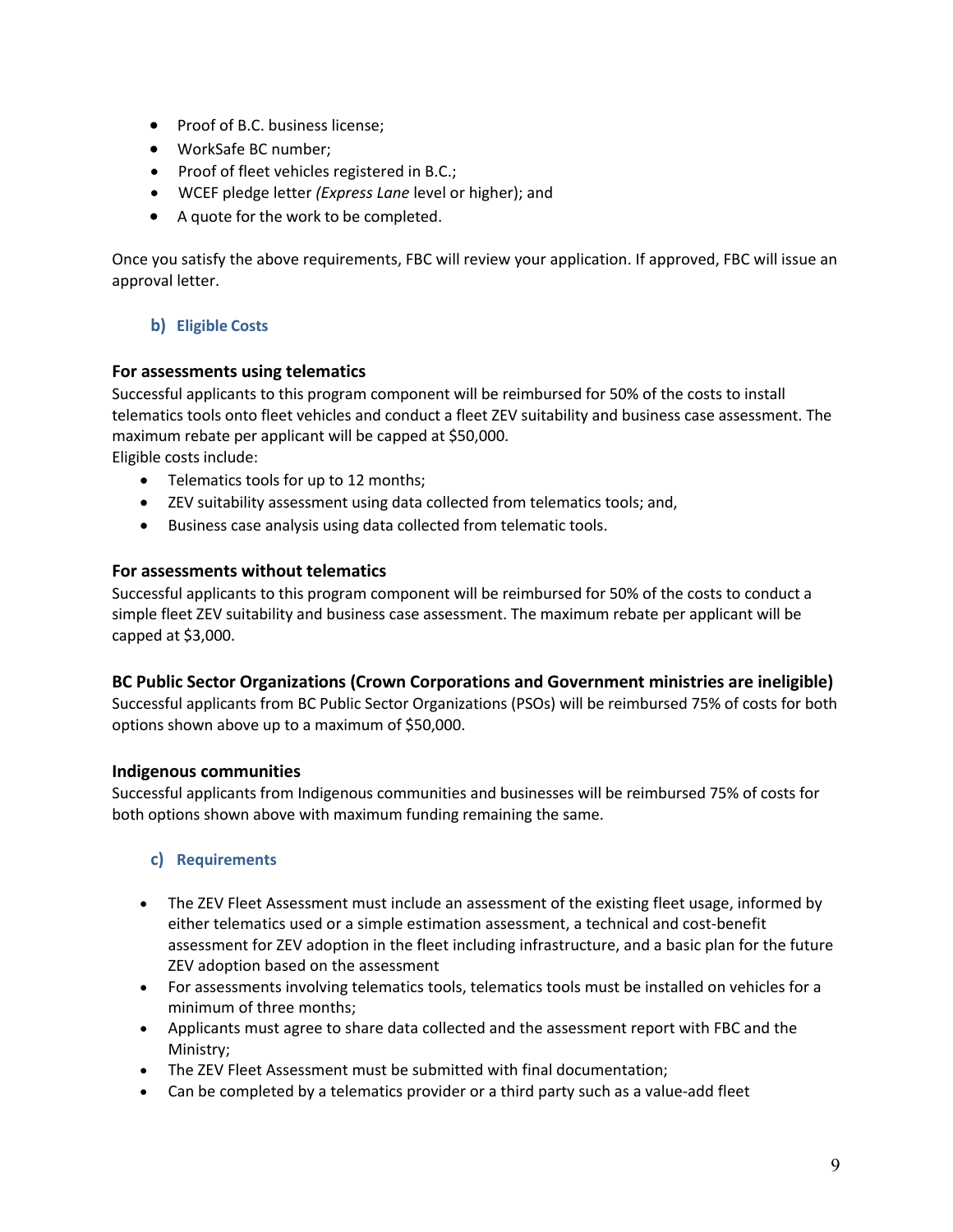management company; and

• Only costs incurred after application approval will be considered eligible.

Once pre-approved for a rebate, applicants will have 60 days to install telematics tools onto vehicles. **Only costs incurred after application approval will be considered eligible.**

#### <span id="page-9-0"></span>**d) Fleet Assessment Application Process**

- Applicants must apply for pre-approval. The pre-approval application form can be available for downloaded at www.pluginbc.ca/Fleets
- Following the completion of fleet assessment, pre-approved applicants must then submit final documentation to receive the financial rebate.

The following documentation must be provided at the time of applying for the fleet assessment rebate:

- The approval letter issued by FBC under the pre-approval process;
- A ZEV suitability assessment and/or business case report; and
- Proof of payment

If the Province changes or terminates the Program, a completed eligible application form received prior to a change or the termination of the Program will be administered in accordance with the Program as it existed on the date of the application.

#### <span id="page-9-1"></span>**5. Financial Support for ZEV Infrastructure Assessment**

#### **Description**

As fleets transition to ZEVs, facilities may require infrastructure upgrades to support the energy demand of ZEVs. If fleets are seeking to transition to battery electric vehicles (BEV), the Go Electric Fleets Program will provide financial support for customers to undertake an electrical assessment of their facilities to understand the increased strain on the energy load of a facility, and to help plan and prepare for fleet electrification. If fleets are seeking to transition to hydrogen fuel cell vehicles (HFCV), the Go Electric Fleets Program will provide financial support to develop a proposed plan around accessing hydrogen fueling.

#### <span id="page-9-2"></span>**a) Eligible Applicants**

To be considered eligible under this Program, a company must:

- Be a BC-registered company;
- Be located in B.C;
- Have fleet vehicles registered in B.C.;
- Sign on to the WCEF Pledge at the *Express Lane* level or higher; and,
- Apply for pre-approval.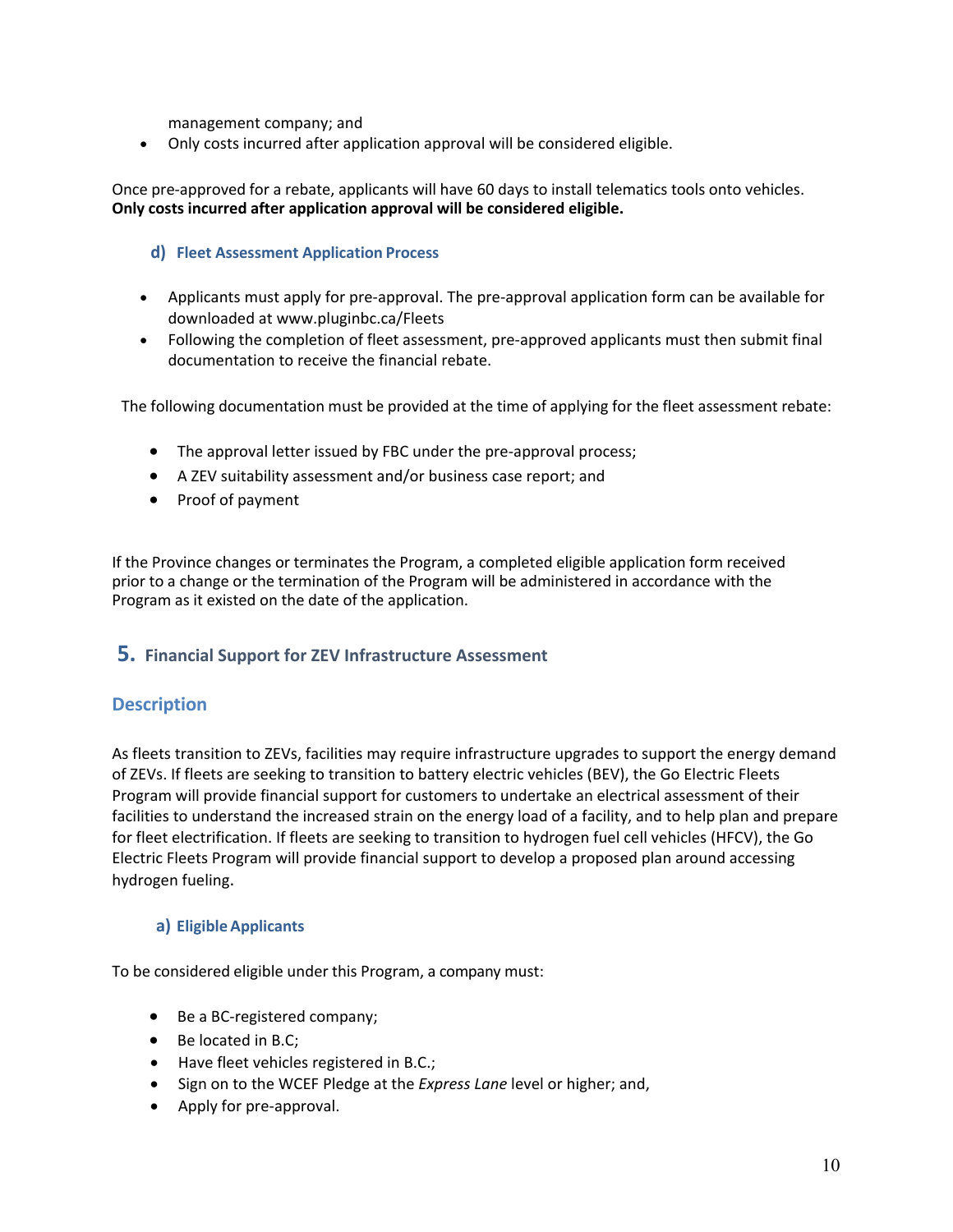The following documentation must be provided at the time of applying for pre-approval:

- Proof of B.C. business license;
- WorkSafe BC number;
- Proof of fleet vehicles registered to your organization registered in B.C.; and,
- A quote for the ZEV infrastructure assessment.

Once you satisfy the above requirements, FBC will review your application. If approved, FBC will issue an approval letter.

#### <span id="page-10-0"></span>**b) Eligible Costs**

Successful applicants to the facility assessment rebate will be reimbursed for 50% of the costs up to a maximum of \$5,000. Organizations with multiple facilities may be eligible for additional funding upon approval from the Ministry. Organizations can have separate applications for different sites but can only receive rebates for a maximum of four sites.

Eligible costs include:

- For a BEV fleet, a study offering an analysis of an organization's electrical systems and options to address the increase in electricity demand needed to support fleet electrification; or
- For a HFCV fleet, a study offering an analysis of an organization's hydrogen fueling needs and a plan for access to fueling infrastructure that can meet the fleets hydrogen demands.

Medium-duty and heavy-duty vehicles can be included as a part of the assessment for the fleet to take a holistic view of their potential energy demand.

#### **BC Public Sector Organizations (Crown Corporations and Government ministries are ineligible)**

Successful applications from BC PSOs will be reimbursed for 50% of the costs up to a maximum of \$10,000. BC PSOs can have separate applications for different sites but can only receive rebates for a maximum of four sites.

#### **Indigenous communities**

Successful applicants from Indigenous communities and businesses will be reimbursed for 75% of the costs up to a maximum of \$5,000.

#### <span id="page-10-1"></span>**c) Requirements for the ZEV Infrastructure Assessment**

The BEV infrastructure assessment should evaluate:

- Electrical capacity;
- Required vehicle charging schedules and demand increase;
- Energy management options;
- If electrical modifications of electrical service upgrades are needed;
- Conceptual design of electrical systems including charging infrastructure options;
- Energy bill impacts; and,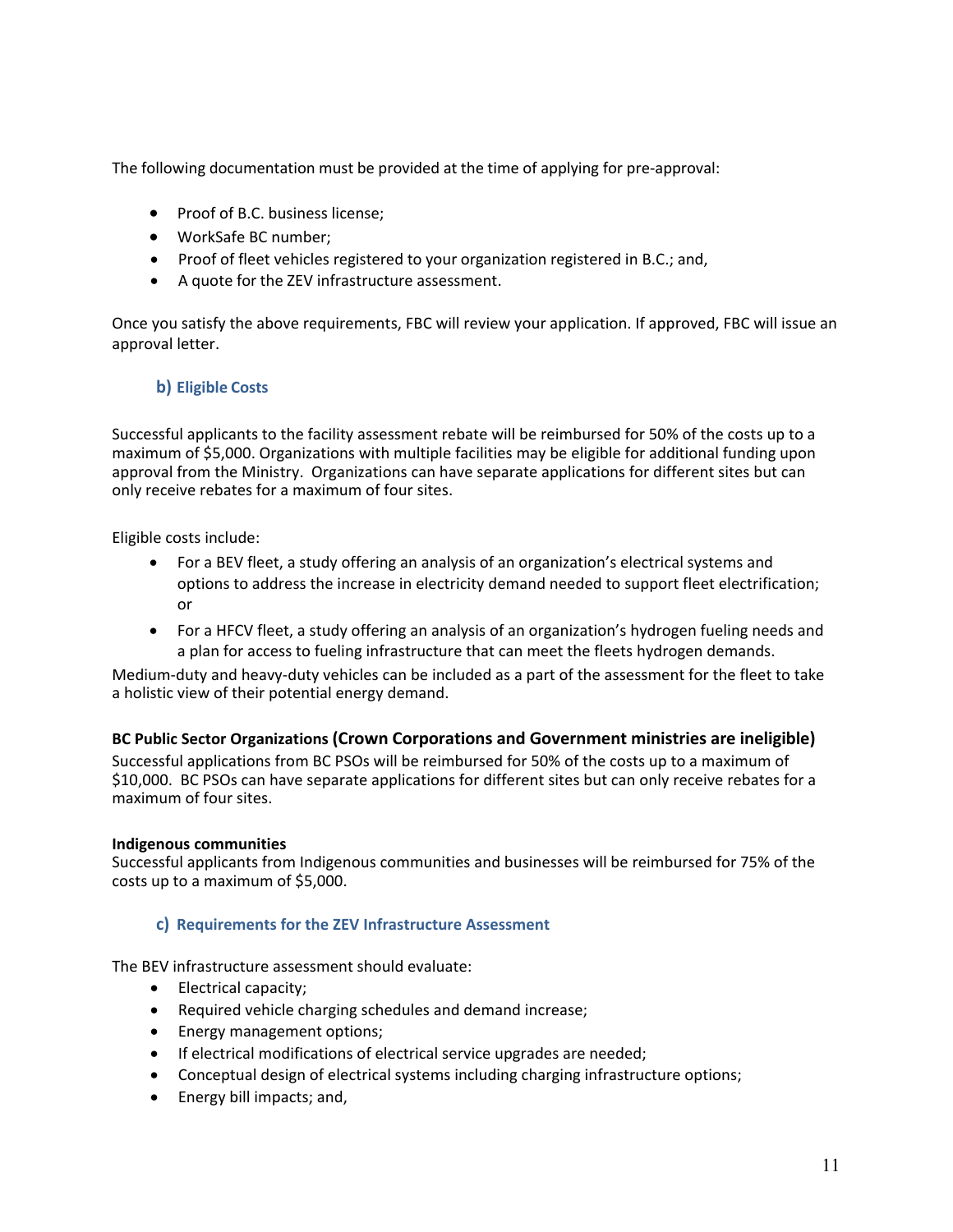• Capital costs.

The HFCV infrastructure assessment should evaluate:

- Fleets hydrogen fueling access plan;
- Estimated quantity of hydrogen needed by the fleet (e.g. kg/day, kg/week)
- Required vehicle refueling schedules;
- Consideration for back-up hydrogen fueling access if fleet is not located near more than one hydrogen fueling station;
- Fueling costs; and
- Capital and operations and maintenance costs if installing hydrogen fueling infrastructure at fleet facility

The assessment must be submitted to the program administrators to receive the rebate.

Once pre-approved for a rebate, applicants will have four (4) months to complete the ZEV Infrastructure Assessment. **Only costs incurred after application approval, and before the end of the four (4) month term, will be considered eligible**

#### <span id="page-11-0"></span>**d) Facility Assessment Application Process**

- Applicants must apply for pre-approval. The pre-approval application form is available on the Go Electric Fleets website.
- Pre-approved applicants after the completion of facility assessment must apply for a financial rebate.

The following documentation must be provided at the time of applying for financial support:

- The approval letter issued by FBC
- An assessment/evaluation/analysis report of your electrical system
- A plan/layout for the future electrical upgrade based on the assessment
- Proof of payment for the infrastructure assessment

If the Province changes or terminates the Program, a completed eligible application form received prior to a change or the termination of the Program will be administered in accordance with the Program as it existed on the date of the application.

#### <span id="page-11-1"></span>**6. Financial Support for Electrical Infrastructure (electrical work)**

## **Description**

If electrical modification and/or electrical service upgrades are needed to support fleet electrification, the costs associated with such projects can be a barrier to ZEV adoption. To support the facilities of an organization to be ZEV fleet ready, the Go Electric Fleets Program will provide financial support for the electrical work needed to provide enough energy to support a ZEV fleet.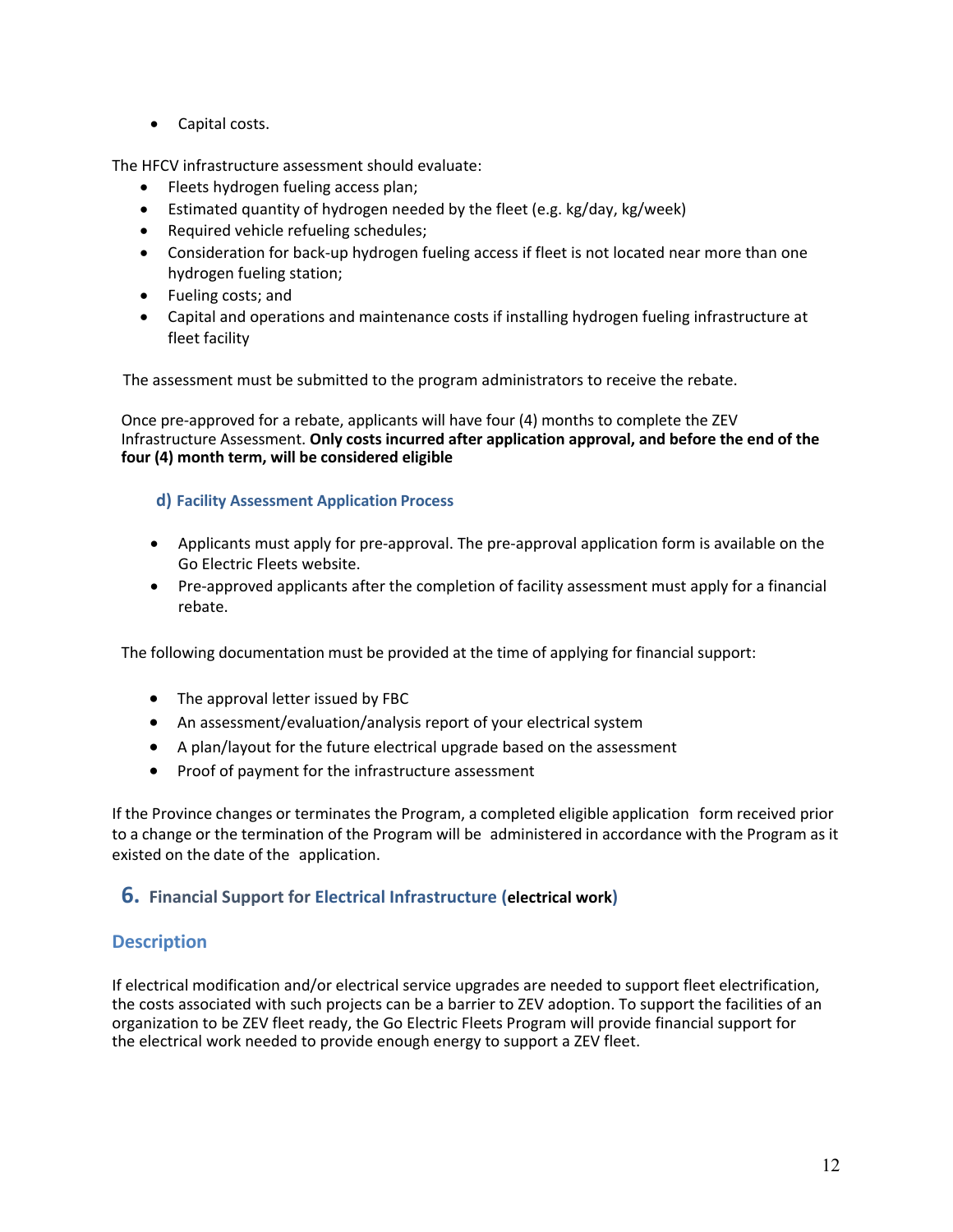#### <span id="page-12-0"></span>**a) Eligible Applicants**

This Program component is open to B.C. registered companies.

To be considered eligible under this Program, a company must:

- Be located in B.C;
- Have fleet vehicles registered to your organization registered in B.C.;
- Sign-on the WCEF Pledge at the *Express Lane* level or higher; and,
- Apply for pre-approval.

To be considered eligible under this Program, you must apply for pre-approval and provide the following details:

- Proof of B.C. business license:
- WorkSafe BC number;
- Proof of fleet vehicles registered to your organization in B.C.;
- Attestation that the applicant has the authority to undertake the electrical work at the facility;
- If the facility is a leased location, written permission from property management or owner of the building is required;
- Facility electrical assessment that details the need for the electrical modifications or service upgrades to accommodate a ZEV fleet; and,
- A quote for the work (Facility electrical assessment) to be completed.

Once you satisfy the above requirements, FBC will review your application. If approved, FBC will issue an approval letter.

## <span id="page-12-1"></span>**b) Eligible Costs**

This Program component will reimburse the costs of electrical work/service upgrades or modifications at the rate of 33% of total costs to a maximum rebate of \$20,000. Organizations can have separate applications for different sites but can only receive rebates for a maximum of four sites.

Eligible costs include:

- Engineering design services;
- New panels and breakers;
- New transformer;
- Wiring and conduit additions; and,
- Upgrades to utility service.

**BC Public Sector Organizations (Crown Corporations and Government ministries are ineligible)**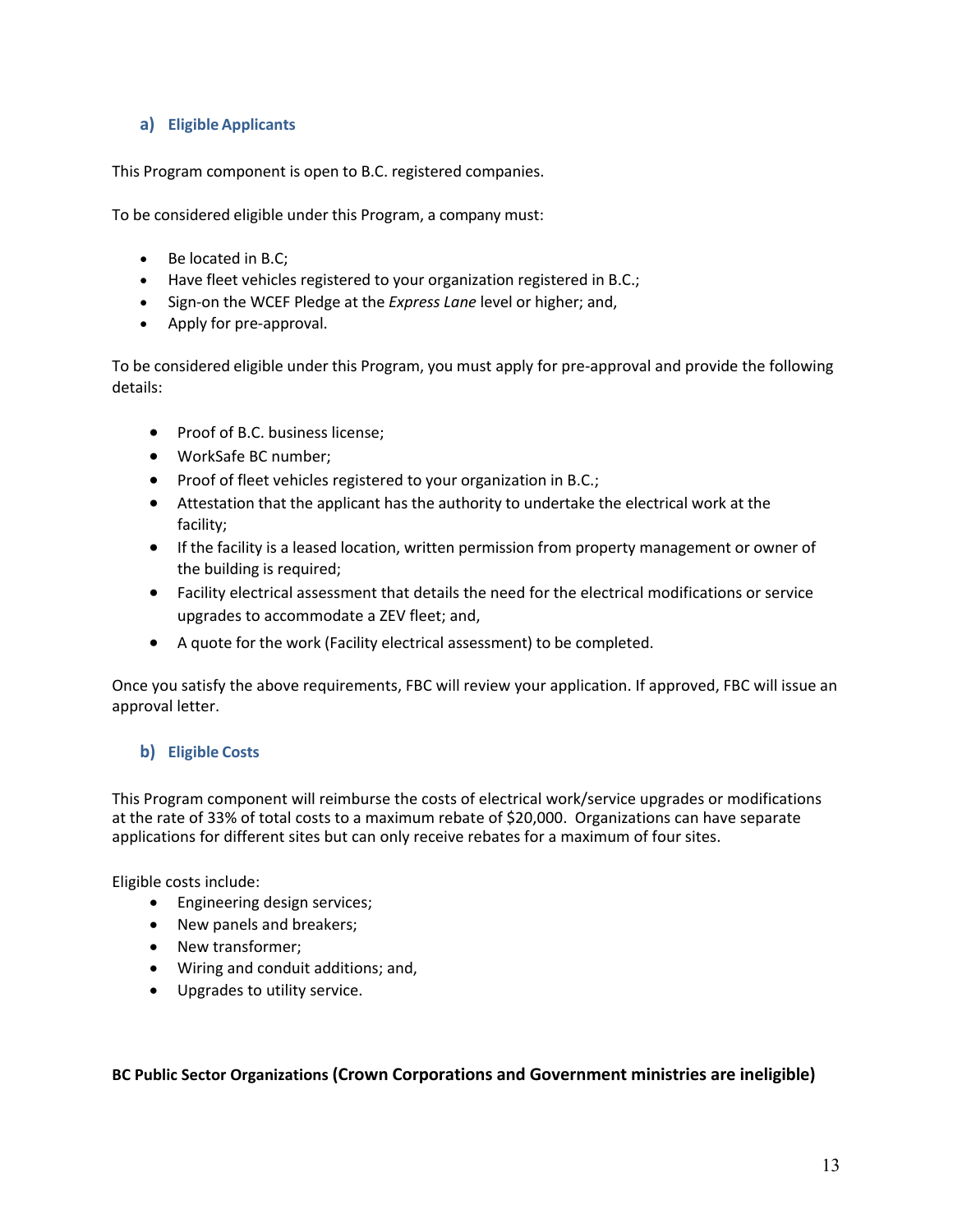Successful applicants from BC PSOs will be reimbursed for 50% of the costs up to a maximum of \$80,000. BC PSOs can have separate applications for different sites but can only receive rebates for a maximum of four sites.

#### **Indigenous communities**

Successful applicants from Indigenous communities and businesses will be reimbursed for 75% of total costs to a maximum rebate of \$25,000.

#### <span id="page-13-0"></span>**c) Requirements**

- To be eligible, an organization must first undertake an EV Infrastructure Assessment and clearly demonstrate the need for the electrical modifications or the electrical service upgrades to accommodate a ZEV fleet;
- Applicants must agree to share data collected with FBC and the Province; and,
- Applicants must obtain all required permits needed to complete the electrical work.

Once pre-approved for a rebate, applicants will have 90 days to begin the project with costs approved by program administrators. **Only costs incurred after application approval will be considered eligible.**

#### <span id="page-13-1"></span>**d) Electrical Infrastructure Application Process**

- Applicants must apply for pre-approval. The pre-approval application form is availabl[e here](mailto:https://pluginbc.smapply.ca/prog/goelectricfleets/)
- After completion of electrical infrastructure installation, pre-approved applicants must then apply for the financial rebate.

The following documentation must be provided at the time of applying for the rebate:

- The approval letter issued by FBC
- A proof of completion of electrical work
- Proof of payment: Sales receipt showing items/model, name and address of the purchaser, purchase date and purchase price or any other document that clearly shows the transfer of funds.

If the Province changes or terminates the Program, a completed eligible application form received prior to a change or the termination of the Program will be administered in accordance with the Program as it existed on the date of the application.

## <span id="page-13-2"></span>**7. Charging Infrastructure Rebates**

## **Description**

Access to charging infrastructure will be necessary for any fleets choosing to adopt electric vehicles (EVs) such as battery-electric or plug-in hybrid electric vehicles. However, the costs associated with EV charging equipment can be a barrier to adoption. To help organizations address this barrier, the Go Electric Fleets Program will provide financial assistance to customers to design, procure and install charging infrastructure, to be used by the fleet.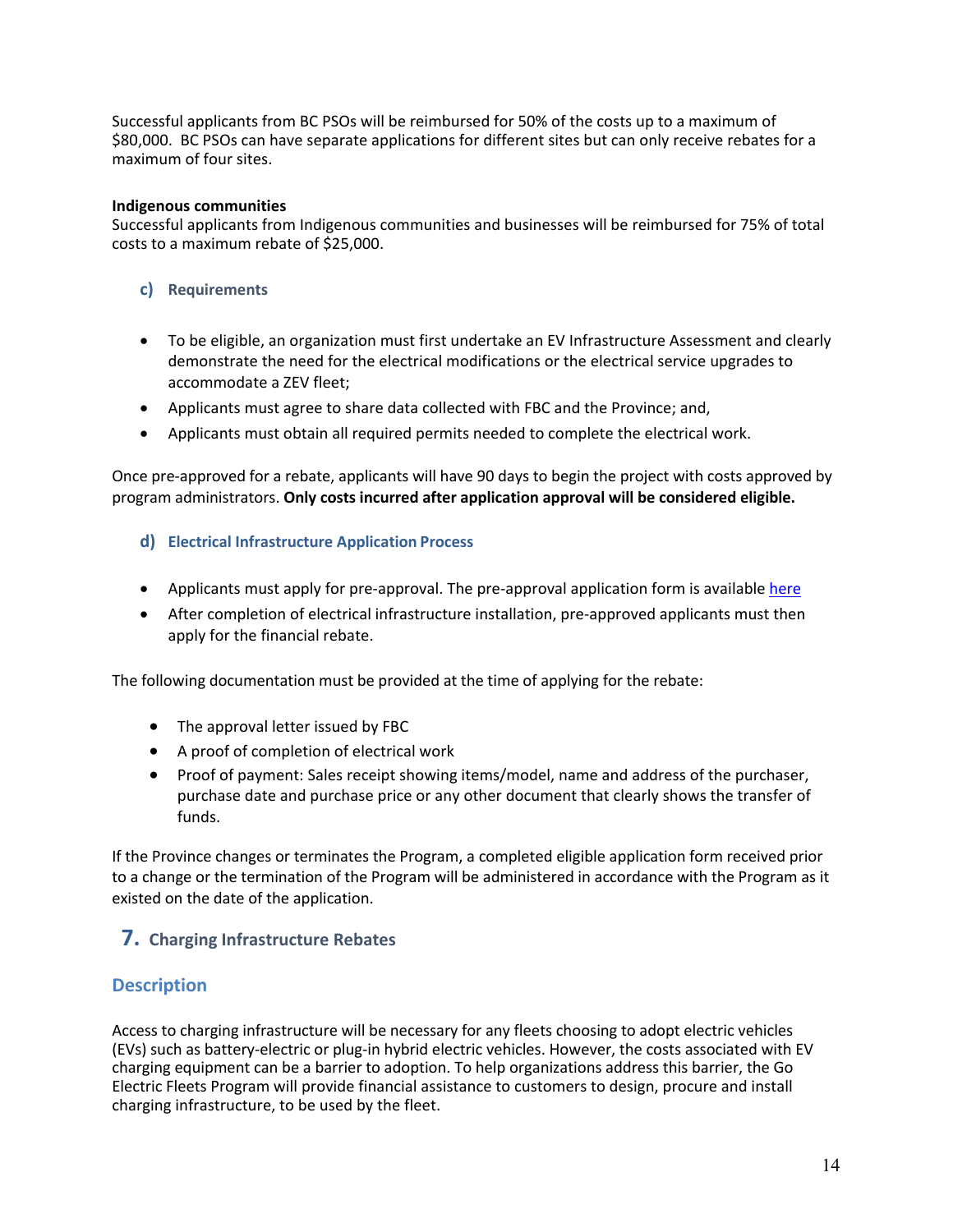#### **Zero-Emission Vehicle Infrastructure Program Funding (ZEVIP)**

Funding received through Natural Resources Canada's (NRCAN's) ZEVIP is being added to the program for a limited time. ZEVIP funding commences April 1, 2022, until October 31, 2023, or until funds are exhausted. ZEVIP will be used to top-up rebates offered for the installation of Level 2 and DCFC charging stations.

#### 1. Level 2 charging stations

#### <span id="page-14-0"></span>**a) Eligible Applicants**

This Program component is open to B.C. registered companies.

To be considered eligible under this Program, a company must:

- Be located in B.C;
- Legal entities validly incorporated or registered in Canada or abroad, including not-for-profit and for-profit organizations installing EV infrastructure in Canada, such as:
	- Electricity or gas utilities
	- Companies
	- Industry associations
	- Research associations
	- Indigenous and community groups
	- Academic institutions
	- Provincial, regional or municipal governments or their departments or Agencies\*
	- \*See below in the Public Sector Organizations section for restrictions placed on BC Crown Corporation and BC Government fleets.
- Have fleet vehicles registered to your organization registered in B.C.;
- Sign on to the WCEF Pledge at the *Express Lane* level or higher; and,
- Apply for pre-approval.

**Individuals, Federal Government entities, such as Federal Departments, Federal Crown Corporations or Federal Agencies are ineligible for ZEVIP funding**. For a complete list of federal organizations, please consult: [https://appointments.gc.ca/lstOrgs.asp?type-typ=1&lang=eng](https://can01.safelinks.protection.outlook.com/?url=https%3A%2F%2Fappointments.gc.ca%2FlstOrgs.asp%3Ftype-typ%3D1%26lang%3Deng&data=04%7C01%7CBinaipal.Gill%40gov.bc.ca%7C9c1e14f9da2e4968b83608d9be4c43c3%7C6fdb52003d0d4a8ab036d3685e359adc%7C0%7C0%7C637750057039244732%7CUnknown%7CTWFpbGZsb3d8eyJWIjoiMC4wLjAwMDAiLCJQIjoiV2luMzIiLCJBTiI6Ik1haWwiLCJXVCI6Mn0%3D%7C3000&sdata=S5Pl1uBIvusMRdXKcQx32E74%2BKisEsV4x3wZjfqpRfM%3D&reserved=0).

#### <span id="page-14-1"></span>**b) Eligible Costs**

This Program component will reimburse purchase and installation costs of eligible, new, Level 2 charging equipment at the rate of 75% of total costs, up to a maximum of \$5,000 per station (for a limited time, starting May 18, 2022; otherwise 50% up to a maximum of \$2,000). Rebates will be capped at \$50,000 per applicant.

#### **Public Sector Organizations**

Health authorities, school districts and universities and colleges are eligible for full program funding. Crown corporation and BC Government fleets are eligible for ZEVIP funding only and therefore can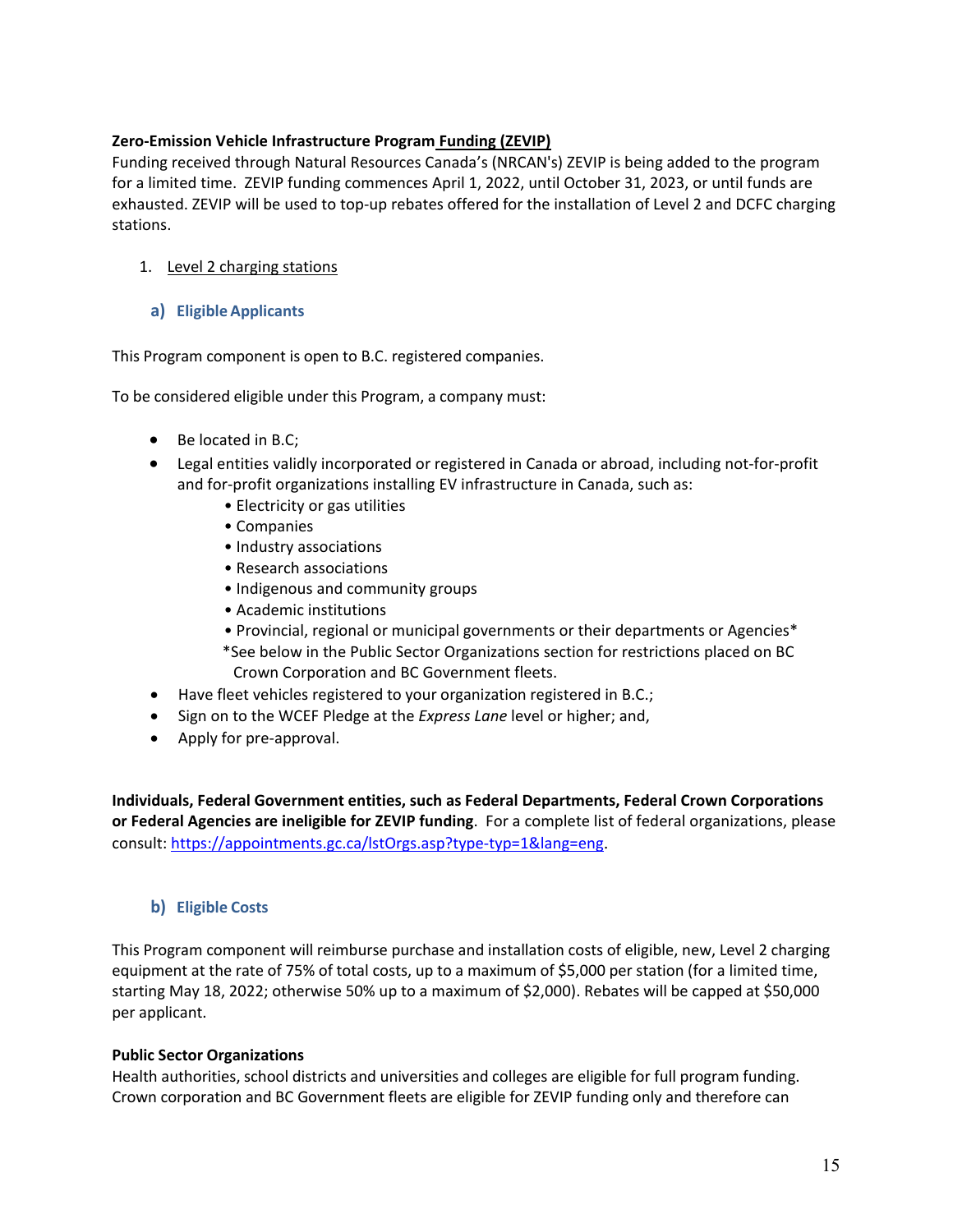receive 50% of costs up to a maximum of \$3,000 per station. BC Government is considered one entity and therefore total combined rebates of all ministries shall not exceed \$50,000.

#### **Indigenous communities**

Indigenous communities and businesses will be reimbursed the purchase and installation costs of eligible, new, Level 2 charging equipment at the rate of 100% of total costs, up to a maximum of \$6,000 per station (for a limited time, starting May 18, 2022; otherwise 75% up to a maximum of \$4,000). Rebates will be capped at \$50,000 per site.

Eligible costs include:

- Purchase of the charging station;
- Labour and construction costs for the installation of the charging station, and associated conduit by a licensed electrical contractor;
- Electrical and other related permits;
- Parking and electrical design to accommodate the charging stations;
- EV parking signage; and,
- Cost of network connection fees (maximum of 2 years to be considered towards eligible costs).

Reimbursement of eligible costs will not be issued if work is incomplete. All program requirements must be shown to be fulfilled before the payment will be issued.

Ineligible costs include, but are not limited to:

- Installation of non-EV charging infrastructure;
- Administration such as communication between property management and residents, copy or documentation fees;
- Painting of parking area;
- Taxes paid on charging station, labour, etc.;
- Charging infrastructure already required under regulation, building codes, or other programs;
- Land costs; and,
- Legal costs for Ultimate Recipients.

Once pre-approved for a rebate, applicants will have four (4) months to purchase and install eligible EV charging equipment. **Only costs incurred after application approval, and before the end of the four (4) month term, will be considered eligible.**

#### <span id="page-15-0"></span>**c) EV Charging Equipment Requirements**

- Be approved for sale and use in Canada (cUL, cETL, CSA, certification);
- Be Level 2 (208 or 240 Volt) station, and feature a SAE J1772 standard plug head or be a proprietary connector type (proprietary connector types will represent a maximum of 75% of all charging connectors installed at the same sub-project site);
- Be purchased, not leased;
- Be a permanent installation;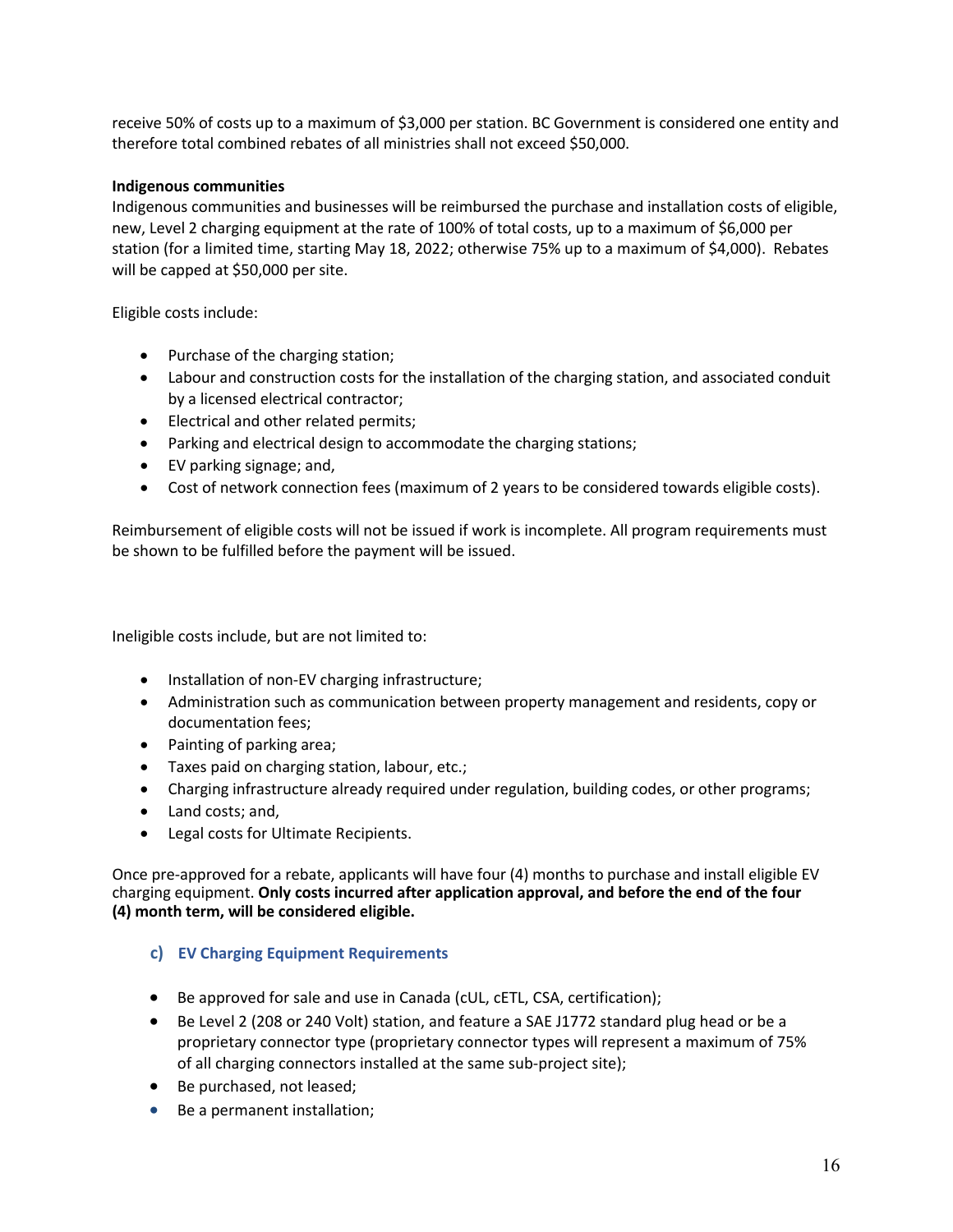- Be for a new installation, or expansion of an existing installation (not for the replacement of an existing installation);
- Be networked. A networked level 2 charger must be connected to a central system via standard internet protocol. The communication to the central system can be either an open protocol (such as OCPP, OpenADR, or other) or a proprietary system;
- Stations must remain networked for a minimum of 2 years;
- Be installed by a licensed electrical contractor; and,
- Work performed must be in compliance with all applicable local codes and bylaws.

A list of pre-approved Level 2 EV charging equipment models will be provided on the program website and maintained by the program administrator. This list will be continually updated and maintained but will not be exhaustive. If an applicant purchases a station not on the list, it will be eligible if the station meets the criteria outlined above. Charging equipment manufacturers and/or suppliers may request that their stations be included on the list by contacting the program administrator.

#### <span id="page-16-0"></span>**d) Charging Infrastructure Application Process**

Applicants must apply for pre-approval. The pre-approval application form is available [here](mailto:https://pluginbc.smapply.ca/prog/goelectricfleets/)

The following documentation must be provided at the time of applying for pre-approval:

- Proof of B.C. business license;
- Proof of fleet vehicles registered to your organization registered in B.C.;
- Attestation that the applicant has the authority to undertake the electrical work at the facility;
- If the facility is a leased location, written permission from property management or owner of the building is required; and
- A quote for the work to be completed (design, procure and install charging infrastructure). This quote must be from a licensed electrician or electrical contractor

After the completion of charging infrastructure installations, pre-approved applicants must then apply for the financial rebate.

The following documentation must be provided at the time of applying for the charging infrastructure rebate:

- A proof of completion of electrical work with photographs;
- Proof of payment: Sales receipt showing items/model, name and address of the purchaser, purchase date and purchase price or any other document that clearly shows the transfer of funds;
- A picture of the installed station(s); and,
- A demonstration that the installed infrastructure is operational (printout from the network operator).

If the Province changes or terminates the Program, a completed eligible application form received prior to a change or the termination of the Program will be administered in accordance with the Program as it existed on the date of the application.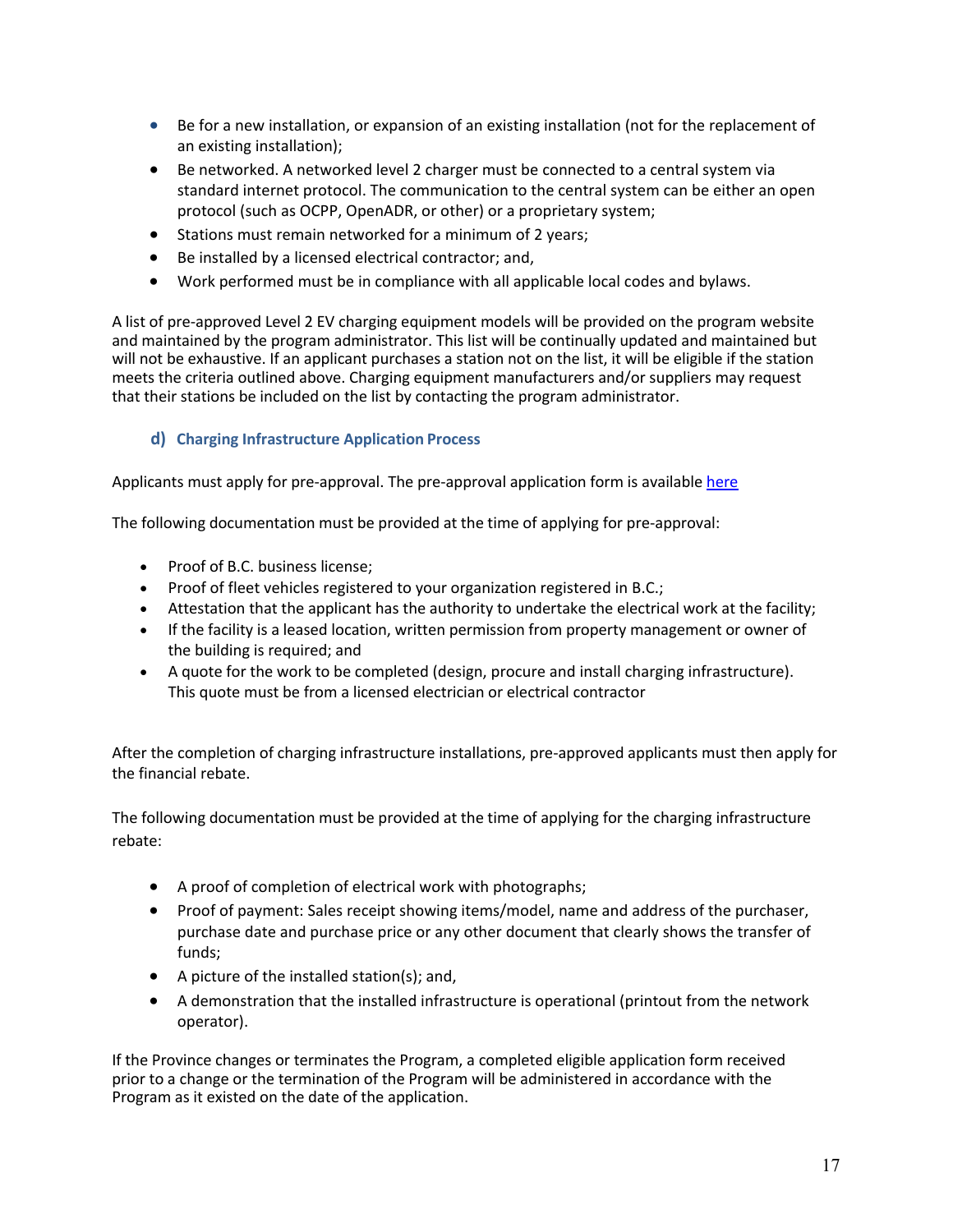#### <span id="page-17-0"></span>2. Direct current fast chargers (DCFCs)

#### **a) Eligible Applicants**

This Program component is open to B.C. registered companies.

To be considered eligible under this Program, a company must:

- Be located in B.C;
- Legal entities validly incorporated or registered in Canada or abroad, including not-for-profit and for-profit organizations installing EV infrastructure in Canada, such as:
	- Electricity or gas utilities
	- Companies
	- Industry associations
	- Research associations
	- Indigenous and community groups
	- Academic institutions
	- Provincial, regional or municipal governments or their departments or Agencies\* \*See below in the Public Sector Organizations section for restrictions placed on BC
	- Crown Corporation and BC Government fleets.
- Have fleet vehicles registered to your organization registered in B.C.;
- Sign-on the WCEF Pledge at the *Express Lane* level or higher; and,
- Apply for pre-approval.

**Individuals, Federal Government entities, such as Federal Departments, Federal Crown Corporations or Federal Agencies are ineligible for ZEVIP funding.** For a complete list of federal organizations, please consult: [https://appointments.gc.ca/lstOrgs.asp?type-typ=1&lang=eng](https://can01.safelinks.protection.outlook.com/?url=https%3A%2F%2Fappointments.gc.ca%2FlstOrgs.asp%3Ftype-typ%3D1%26lang%3Deng&data=04%7C01%7CBinaipal.Gill%40gov.bc.ca%7C9c1e14f9da2e4968b83608d9be4c43c3%7C6fdb52003d0d4a8ab036d3685e359adc%7C0%7C0%7C637750057039244732%7CUnknown%7CTWFpbGZsb3d8eyJWIjoiMC4wLjAwMDAiLCJQIjoiV2luMzIiLCJBTiI6Ik1haWwiLCJXVCI6Mn0%3D%7C3000&sdata=S5Pl1uBIvusMRdXKcQx32E74%2BKisEsV4x3wZjfqpRfM%3D&reserved=0)

#### <span id="page-17-1"></span>**b) Eligible Costs**

Applicants are offered two tiers of rebates for DCFC stations, installed for use by fleet vehicles, as detailed in the table below.

| <b>Charger Output</b>   | <b>Maximum Rebate Amount</b>                                                                                                            | <b>Maximum Rebate Amount for</b><br><b>Indigenous Communities and</b><br><b>Businesses</b>                                                      |
|-------------------------|-----------------------------------------------------------------------------------------------------------------------------------------|-------------------------------------------------------------------------------------------------------------------------------------------------|
| DCFC: 20kW to<br>49kW   | 75% of project costs up to \$20,000<br>(for a limited time, starting May<br>18, 2022; otherwise, $50\%$ up to<br>a maximum of $$20,000$ | 90% of costs up to a maximum of<br>\$35,000 (for a limited time, starting<br>May 18, 2022; otherwise to a 75%<br>up to a maximum of $$35,000$ ) |
| DCFC: 50kW or<br>higher | 75% of project costs up to \$75,000<br>(for a limited time, starting May<br>18, 2022; otherwise, $50\%$ up to<br>a maximum of $$50,000$ | 90% of costs up to a maximum of<br>\$90,000 (for a limited time, starting<br>May 18, 2022; otherwise, 75% up<br>to a maximum of $$75,000$ )     |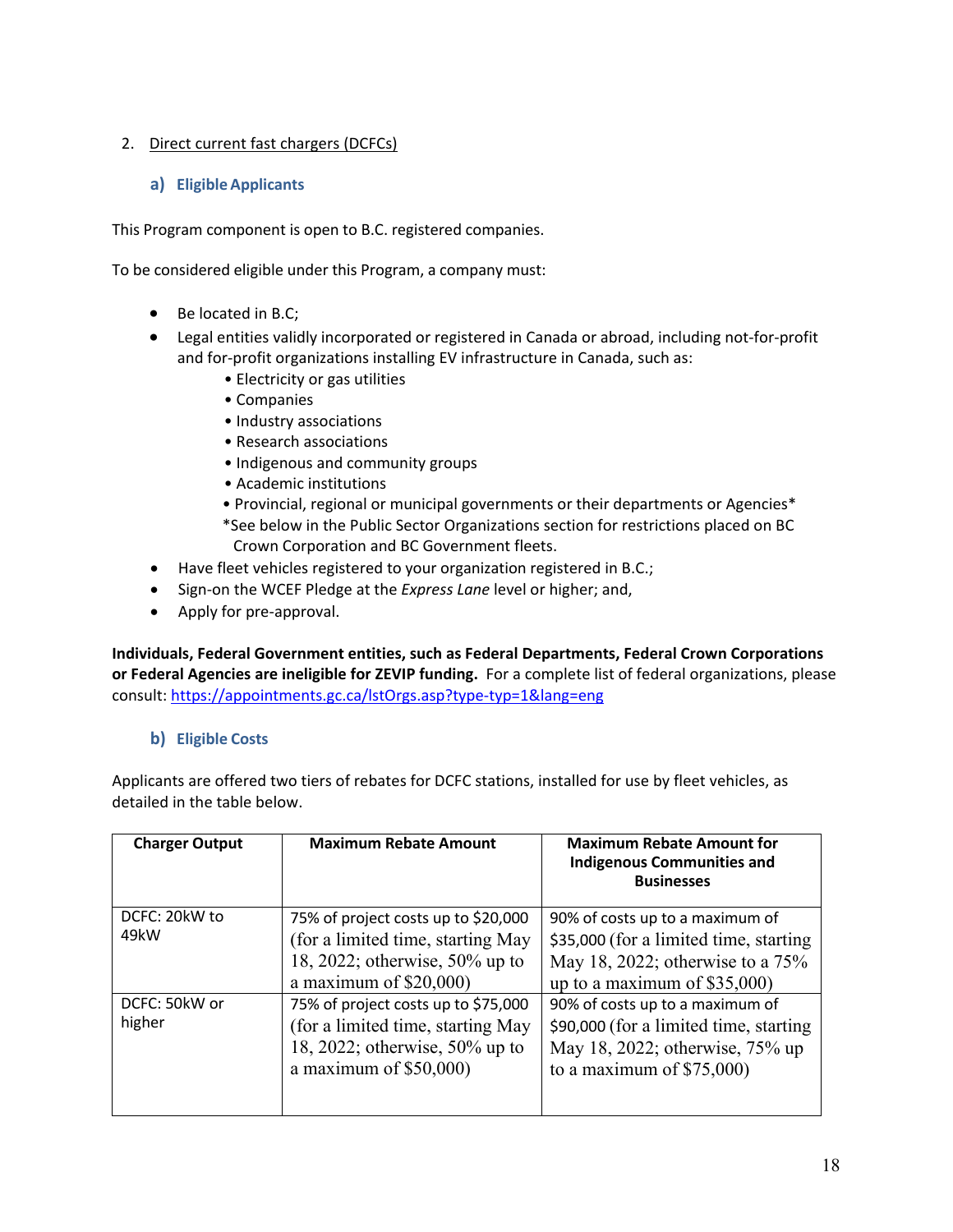#### **Public Sector Organizations**

Health authorities, school districts and universities and colleges are eligible for full program funding. Crown corporation and BC Government fleets are eligible for ZEVIP funding only and therefore can receive 50% of costs up to \$15,000 per connector for a DCFC < 50kw or up to \$50,000 per connector for a DCFC > 50kW. BC Government is considered one entity and therefore can only receive rebates for one DCFC for all ministries combined.

Eligible costs include:

- Purchase of the charging station;
- Labour and construction costs for the installation of the charging station, and associated conduit by a licensed electrical contractor;
- Electrical and other related permits;
- Parking and electrical design to accommodate the charging stations;

The applicant must provide:

- Charging station invoice and proof of payment;
- Installation invoice and proof of payment;
- Proof of completions with photographs of the completed installations; and,
- A demonstration that the installed infrastructure is operational (printout from the network operator).

**Reimbursement of eligible costs will not be issued if work is incomplete.** All Program requirements must be shown to be fulfilled before the payment will be issued.

Ineligible Costs include, but are not limited to:

- Installation of non-EV charging infrastructure;
- Administration such as communication between property management and residents, copy or documentation fees;
- Painting of parking area;
- Taxes paid on charging station, labour, etc.;
- Charging infrastructure already required under regulation, building codes, or other programs;
- Land costs; and,
- Legal costs for Ultimate Recipients.

Once pre-approved for a rebate, applicants will have six (6) months to purchase and install eligible EV charging equipment. **Only costs incurred after application approval, and before the end of the six (6) month term, will be considered eligible**

#### <span id="page-18-0"></span>**c) EV Charging Equipment Requirements**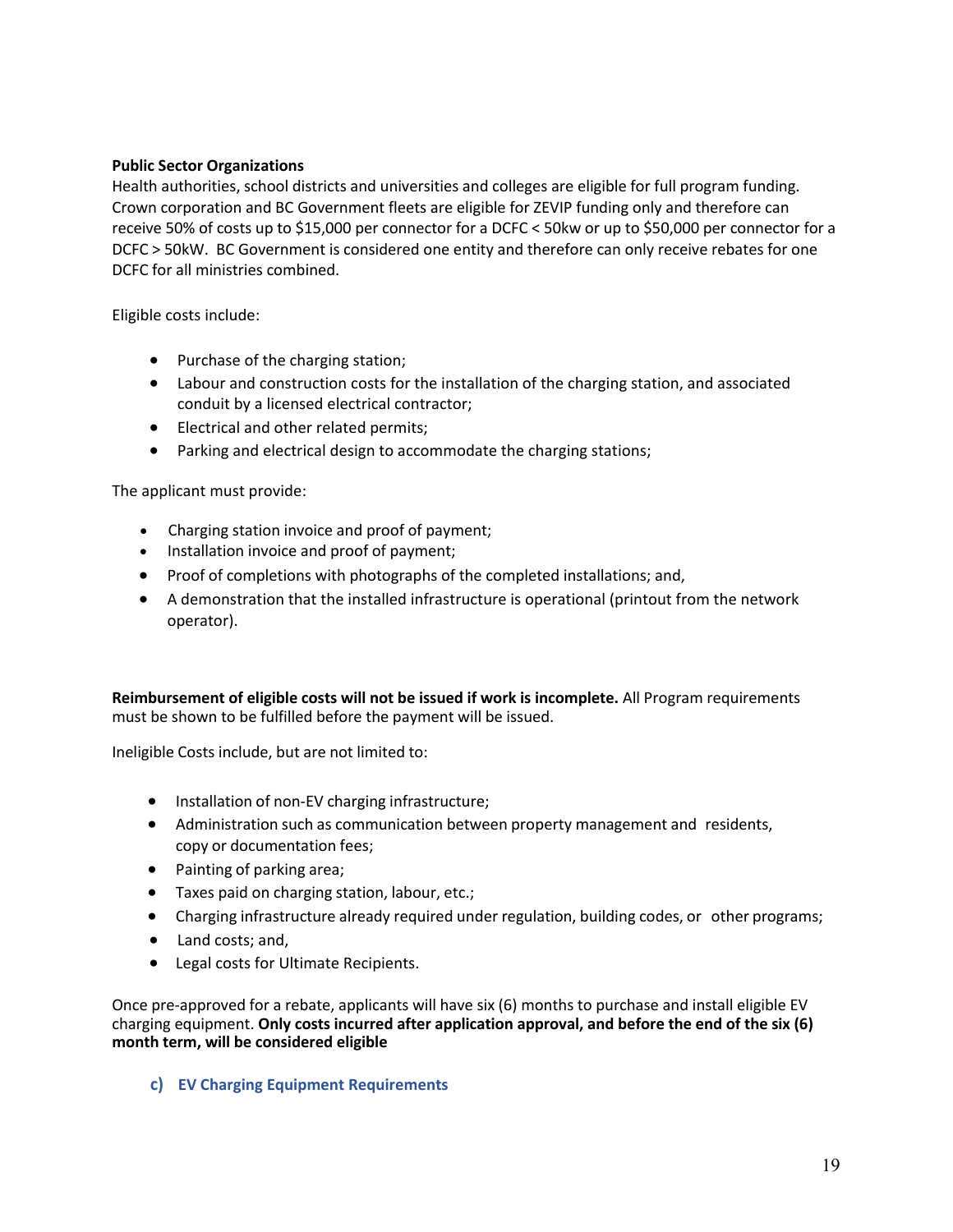- Be approved for sale and use in Canada (cUL, cETL, CSA, cQPS certification);
- Be a Direct Current Fast Charger capable of charging rates of ≥20 kW;
- Be dual standard featuring a CHAdeMO and Combined Charging System (CCS) standard plug head or be a propriety connector type (proprietary connector types will represent a maximum of 75% of all charging connectors installed at the same sub-project site);
- Be purchased, not leased;
- Be a permanent installation;
- Be for a new installation, or expansion of an existing installation (not for the replacement of an existing installation);
- Be networked. A networked DCFC must be connected to a central system via standard internet protocol. The communication to the central system can be either an open protocol (such as OCPP, OpenADR, or other) or a proprietary system;Stations must remain networked for a minimum of 2 years;
- Be installed by a licensed electrical contractor; and,
- Work performed must be in compliance with all applicable local codes and bylaws.

## <span id="page-19-0"></span>**d) Charging Infrastructure Application Process**

Applicants must apply for pre-approval. The pre-approval application form is available [here](mailto:https://pluginbc.smapply.ca/prog/goelectricfleets/)

The following documentation must be provided at the time of applying for pre-approval:

- Proof of B.C. business license;
- Proof of fleet vehicles registered to your organization registered in B.C.;
- Site Address;
- Attestation that the applicant has the authority to undertake the electrical work at the facility;
- If the facility is a leased location, written permission from property management or owner of the building is required; and,
- A quote for the work to be completed (design, procure and install charging infrastructure). This quote must be from a licensed electrician or electrical contractor

Following completion of charging infrastructure installations, pre-approved applicants must then apply for the financial rebate.

The following documentation must be provided at the time of applying for financial support:

- A proof of completion of electrical work with photographs;
- Proof of payment (Invoices will not be accepted);
- Picture of installed station(s); and,
- Proof of operation (a screen shot from the back-end network operating system that is connect to network).